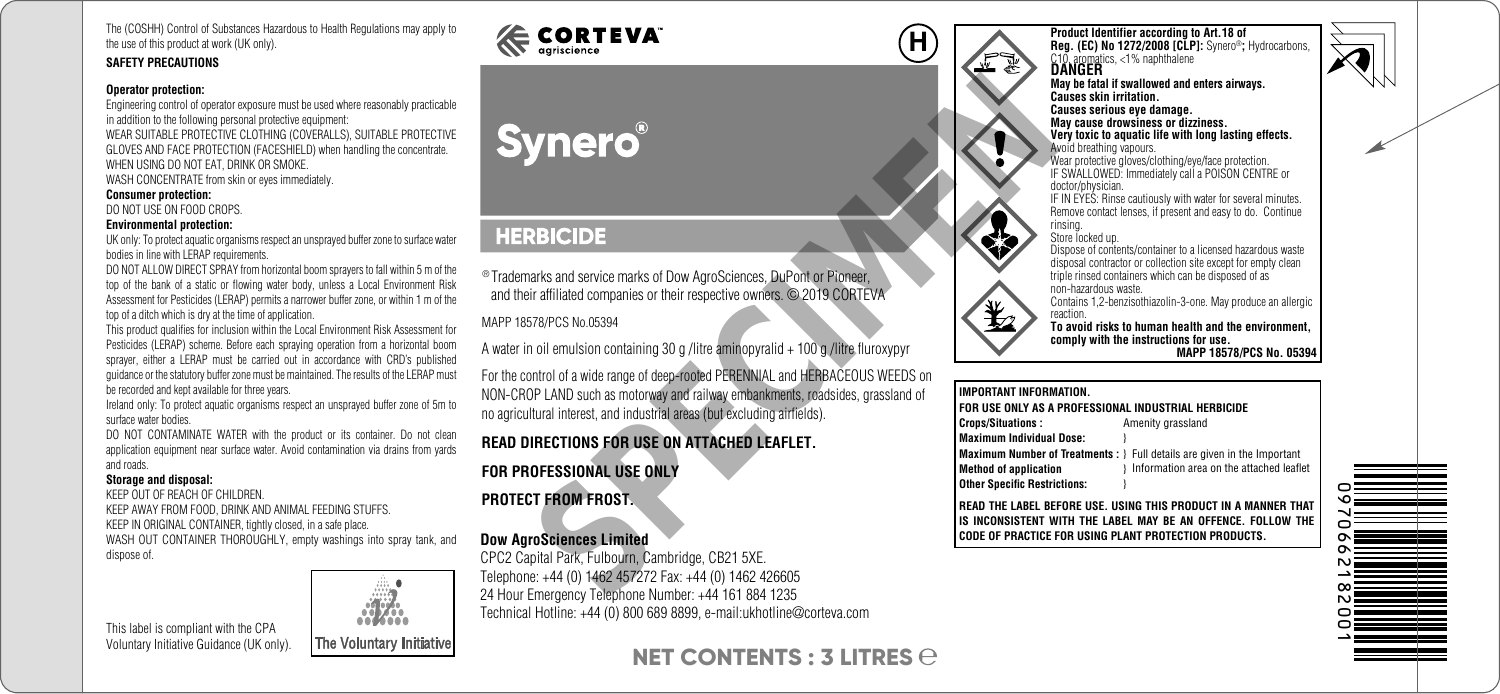## **DIRECTIONS FOR USE**

IMPORTANT: This information is approved as part of the Product Label. All instructions within this section must be read carefully in order to obtain safe and successful use of this product.

#### **IMPORTANT INFORMATION.**

## **FOR USE ONLY AS A PROFESSIONAL HERBICIDE**

| <b>Crops/Situations:</b> | Amenity grassland              |
|--------------------------|--------------------------------|
| Maximum Individual Dose: | 2.0 litres product per hectare |

**Maximum Number of Treatments:** one per year<br>**Methof of application:** Tractor mou

**Methof of application:** Tractor mounter/trailed sprayer, hand lance, knapsack

#### **Other Specific Restrictions:**

(1) This product qualifies for inclusion within the Local Environment Risk Assessment for Pesticides (LERAP) scheme. Before each spraying operation from a horizontal boom sprayer, either a LERAP must be carried out in accordance with the 'Local Environment Risk Assessment for Pesticides Horizontal Boom Sprayers' booklet available from the HSE Chemicals Regulation Division's website or the statutory buffer zone must be maintained. The results of the LERAP must be recorded and kept available for three years.

(2) This product must be used with an antifoaming agent.

(3) To protect groundwater do not apply to grassland within one year of sowing from seed.

(4) The product must not be used on airfields.

(5) Users must have received adequate instruction, training and guidance in the safe and efficient use of the product and must take all reasonable precautions to protect the health of human beings, creatures and plants and safeguard the environment.

(6) This product must not be used on land that will be grazed by livestock.

(7) The product must not be used on land where vegetation will be cut for animal feed, fodder or bedding nor for composting or mulching within one calendar year of treatment.

(8) Do not use between 31st July and 1st March.

(9) For applications made between 1st March and 31st May, 1 application may be made per calendar year.

(10) For applications made between 1st June and 31st July, only 1 application may be made in a 2 year period.

(11) Do not apply spot applications to more than 20% of the area: if infestation levels exceed this figure then a broadcast application should be made.

**Read the label before use. Using this product in a manner that is inconsistent with the label may be an offence. Follow the code of practice for using plant protection products.**

#### **WARNINGS**

Use of an antifoam is compulsory with this product.

Avoid damage by drift onto susceptible crops, non-target plants or waterways. Do not apply directly to, or allow spray drift to come into contact with agricultural or horticultural crops, amenity plantings, gardens, ponds, lakes or watercourses.

**SENSITIVE PLANTS** may be harmed by residues of SYNERO<sup>®</sup> in soil and treated vegetation. Do not apply SYNERO on or adjacent to soil which may be used as garden top-soil, potting soil, etc. or to grass which may be cut and used as mulch or for compost for horticultural or garden crops. Do not use cuttings from treated grass for mulching or composting.

Cut treated grass must not be removed from site, or used for animal feed, animal bedding, composting or mulching.

Treated grass must not be used for grazing.

On level ground there is negligible lateral movement but do not apply SYNERO around desirable trees or shrubs or where their roots may take up a lethal dose, care should be taken on slopes to prevent leaching into areas where desirable shrubs etc are present.

## **NOTES**

Grass and weeds must be actively growing to ensure good weed control and minimal check to the grass. Therefore do not spray in drought, very hot or very cold weather conditions.

Where a broadcast application is made to a high cover of Japanese knotweed and bramble, in season control may be variable. Control will be improved if a spot treatment is used for these target weeds. Where there is a high reservoir of weed seed in the soils and/or a historically high weed population, a programmed approach may be needed involving a further application in the following year (see Other Specific Restrictions). apply of the grass and weeks where the content with the proposed in the state of SYNERO in the state of SYNERO and the state of SYNERO and the state of state of the grass that the state of state of the grass of the state o

Do not use on grass less than one year old.

Do not use on crops grown for seed.

Applications of SYNERO may lead to a slight leaning of the grass but this is transient.

SYNERO is safe to grass. Very occasionally some yellowing of the sward may occur; this is transient and quickly outgrown.

To allow maximum translocation of SYNERO to the roots do not cut grass for 7 days after application.

Clover will be killed by application of SYNERO.

Control may be reduced if rain falls within 1 hour of application.

Wash equipment thoroughly with water and detergent immediately after use.

#### **WEED CONTROL**

#### **WEEDS CONTROLLED, RATES OF USE AND TIMING OF APPLICATION**

| Weeds              | Rates of use<br>litres/ha | Optimum timing of application                                                               |  |
|--------------------|---------------------------|---------------------------------------------------------------------------------------------|--|
| Broad-leaved dock  | 2.0                       | Treat when the docks are actively growing, in<br>the rosette stage up to 25 cm high or wide |  |
| Curled dock        | 2.0                       | Treat when the docks are actively growing, in<br>the rosette stage up to 25 cm high or wide |  |
| Creeping thistle   | 2.0                       | Treat when the thistles are actively growing,<br>in the rosette stage up to 25 cm high      |  |
| Spear thistle      | 2.0                       | Treat when the thistles are actively growing, in<br>the rosette stage up to 25 cm high      |  |
| Common nettle      | 2.0                       | Treat when the nettles are actively growing,<br>up to 30 cm high                            |  |
| Creeping buttercup | 2.0                       | Treat when the buttercups are actively<br>growing, before flowering                         |  |
| Dandelion          | 2.0                       | Treat when the dandelions are actively<br>growing, before flower bud                        |  |
| Mugwort            | 2.0                       | Treat when the mugwort is actively growing,<br>before flowering                             |  |
| Japanese knotweed  | 2.0                       | Treat when the Japanese knotweed is actively<br>growing                                     |  |
| Ragwort            | 2.0                       | Treat when the ragwort is actively growing, in<br>the rosette stage up to 20 cm high        |  |
| <b>Bramble</b>     | 2.0                       | Treat when the bramble is actively growing,                                                 |  |

#### **TIMING OF APPLICATION**

The timing of application of SYNERO is crucial. For good results the product must be applied to actively growing weeds at the correct growth stage as detailed in the WEED CONTROL section of this label.

#### **APPLICATION**

#### **Broadcast Treatment**

SYNERO should be applied through a tractor-mounted hydraulic sprayer provided it is in good working order and has been calibrated according to the manufacturers' recommendations.

For applications made between 1st March and 31st May, 1 application may be made per calendar year.

For applications made between 1st June and 31st July, only 1 application may be made in a 2 year period.

Do not use between 31st July and 1st March.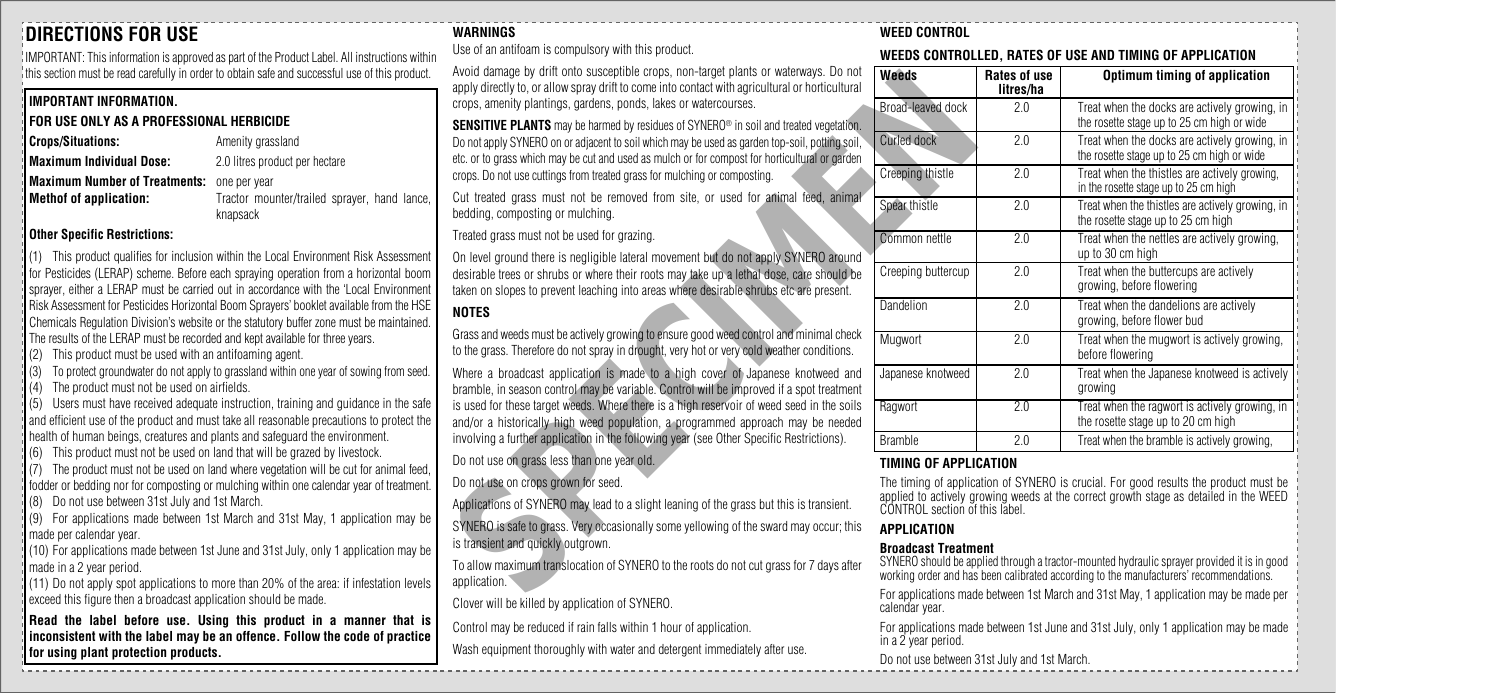#### **Mixing**

Use of an antifoam is compulsory with this product.

Fill the spray tank half full with water and add required amount of SYNERO mixing well. Top up with water and continue agitation until the spray tank is full. Maintain agitation while spraying. Use the spray immediately.

#### **Spray Volume**

For overall application SYNERO should be used in a spray volume of 200 litres of water per hectare to give good coverage of the weeds.

A higher water volume of 250 - 400 litres of water per hectare may be required where the weed population is high and where the grass is dense at the time of application.

#### **Spray Quality**

Apply as a MEDIUM quality spray as defined by the BCPC system.

#### **Spot Treatment**

For localised treatment using a suitable lance from a knapsack or tractor mounted sprayer use a solution of 100 ml SYNERO per 10 litres of water. The weeds should be thoroughly wetted with the spray solution but spraying until "run-off" will decrease activity. The use of flood jets is recommended to prevent drift. Care should be taken to avoid local overdosing.

For applications made between 1st March and 31st May, 1 application may be made per calendar year.

For applications made between 1st June and 31st July, only 1 application may be made in a 2 year period.

Do not use between 31st July and 1st March.

One application may be made to 20% of the area only. If infestation exceeds this level then a broadcast application should be made.

#### **Dow AgroSciences Conditions of Supply**

All goods supplied by us are of high grade and we believe them to be suitable but, as we cannot exercise control over their storage, handling, mixing or use, or the weather conditions before, during or after application which may affect the performance of the goods, all conditions and warranties, statutory or otherwise, as to the quality or fitness for any purpose of our goods are excluded. No responsibility will be accepted by us or re-sellers for any failure in performance, damage or injury whatsoever arising from their storage, handling, application or use. These conditions cannot be varied by our staff or agents whether or not they supervise or assist in the use of such goods.

®Trademarks of Dow AgroSciences, DuPont or Pioneer, and their affiliated companies or their respective owners. © 2019 CORTEVA

**To access the Safety Data Sheet for this product scan the QR code or use the weblink below:**



**Alternatively contact your supplier**

**To access the Safety Data Sheet for this product scan the QR code or use the weblink below:**



**Alternatively contact your supplier**

https://www.corteva.co.uk/content/dam/dpagco/corteva/ eu/gb/en/products/files/DF-Synero-sds.pdf

https://www.corteva.ie/content/dam/dpagco/corteva/ eu/ie/en/products/files/DF-Synero(Ireland)-sds.pdf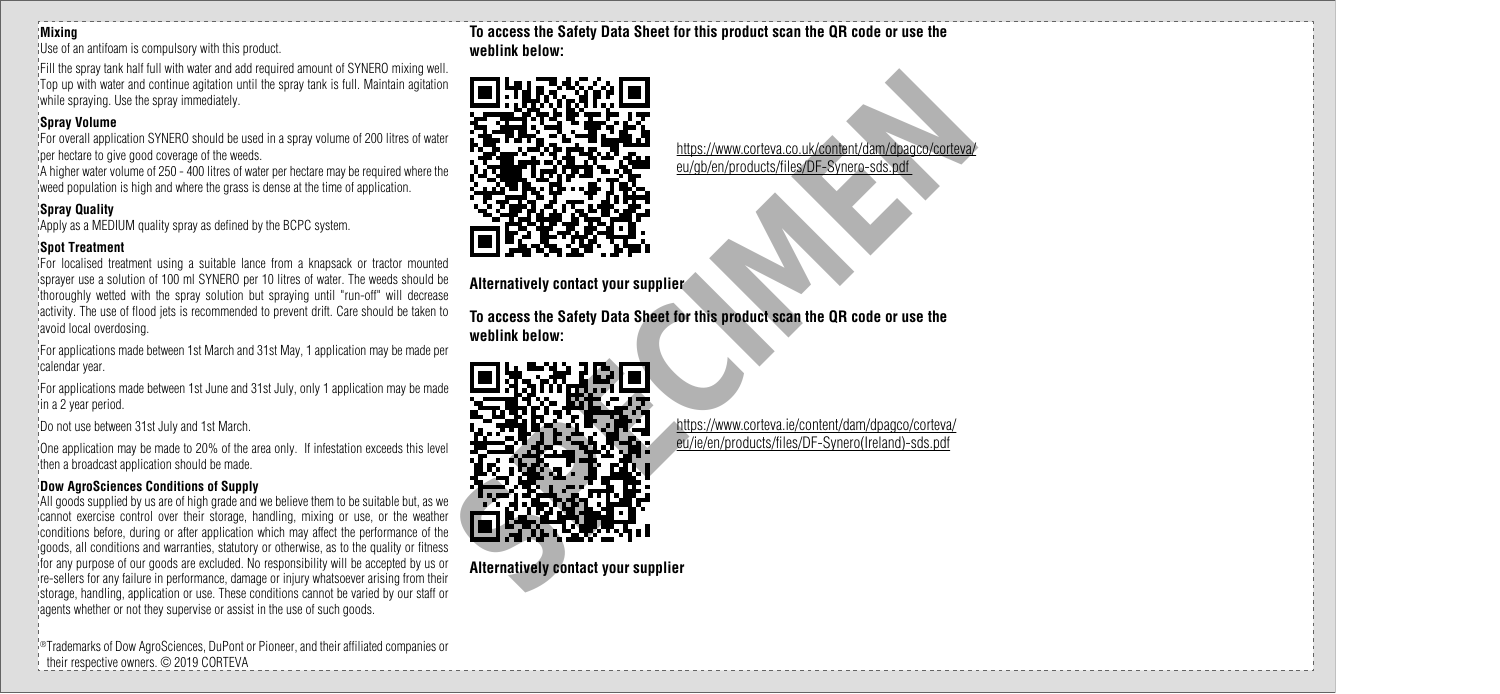# **THIS PAGE HAS BEEN LEFT BLANK INTENTIONALLY** HIS PAGE HAS BEEN LEFT<br>BLANK INTENTIONALLY